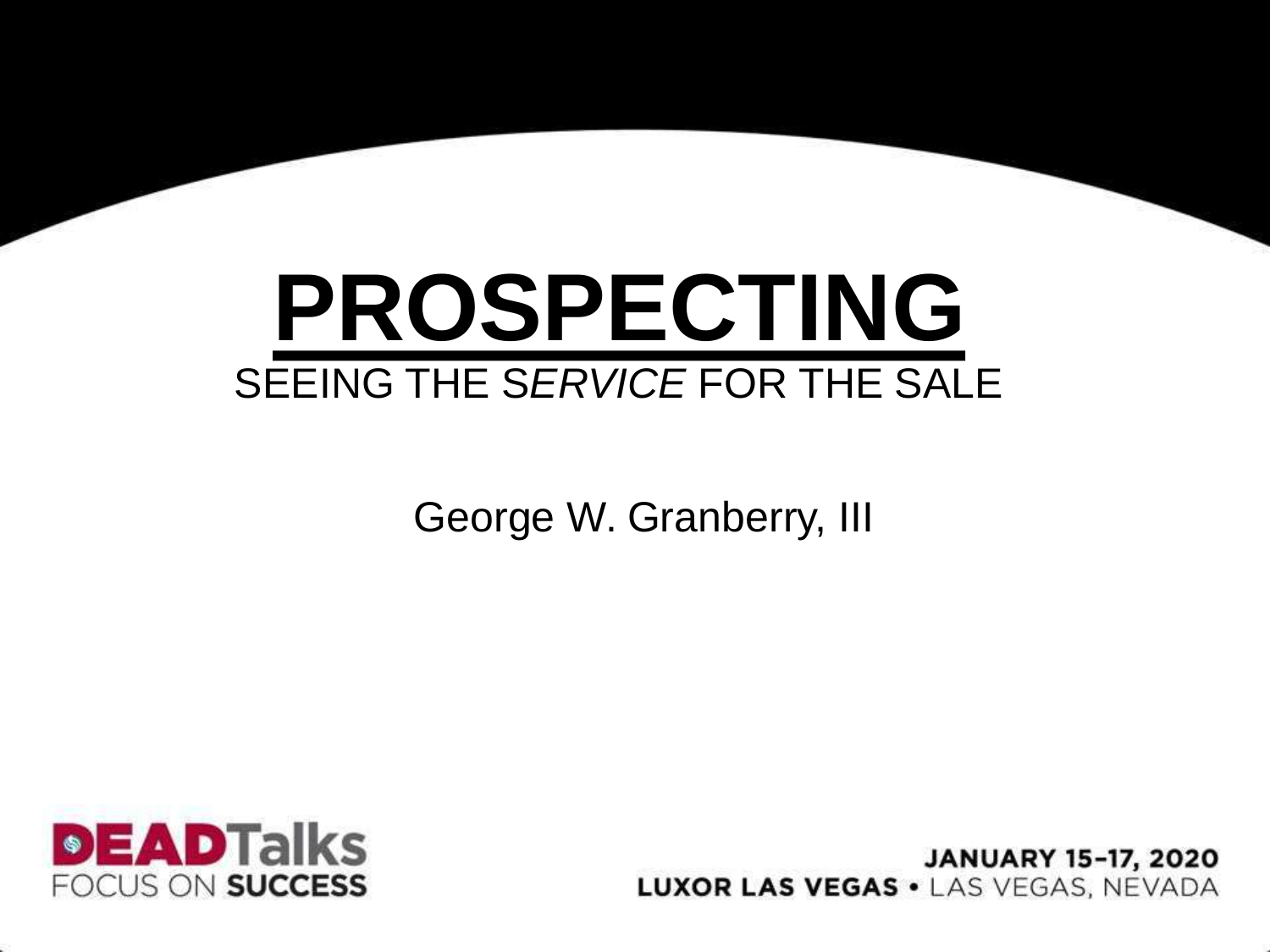

## **Prospecting**



- The act of looking forward
- A mental picture of something
- Something that is awaited or expected

*The act of establishing a lead for the purpose of scheduling an appointment!*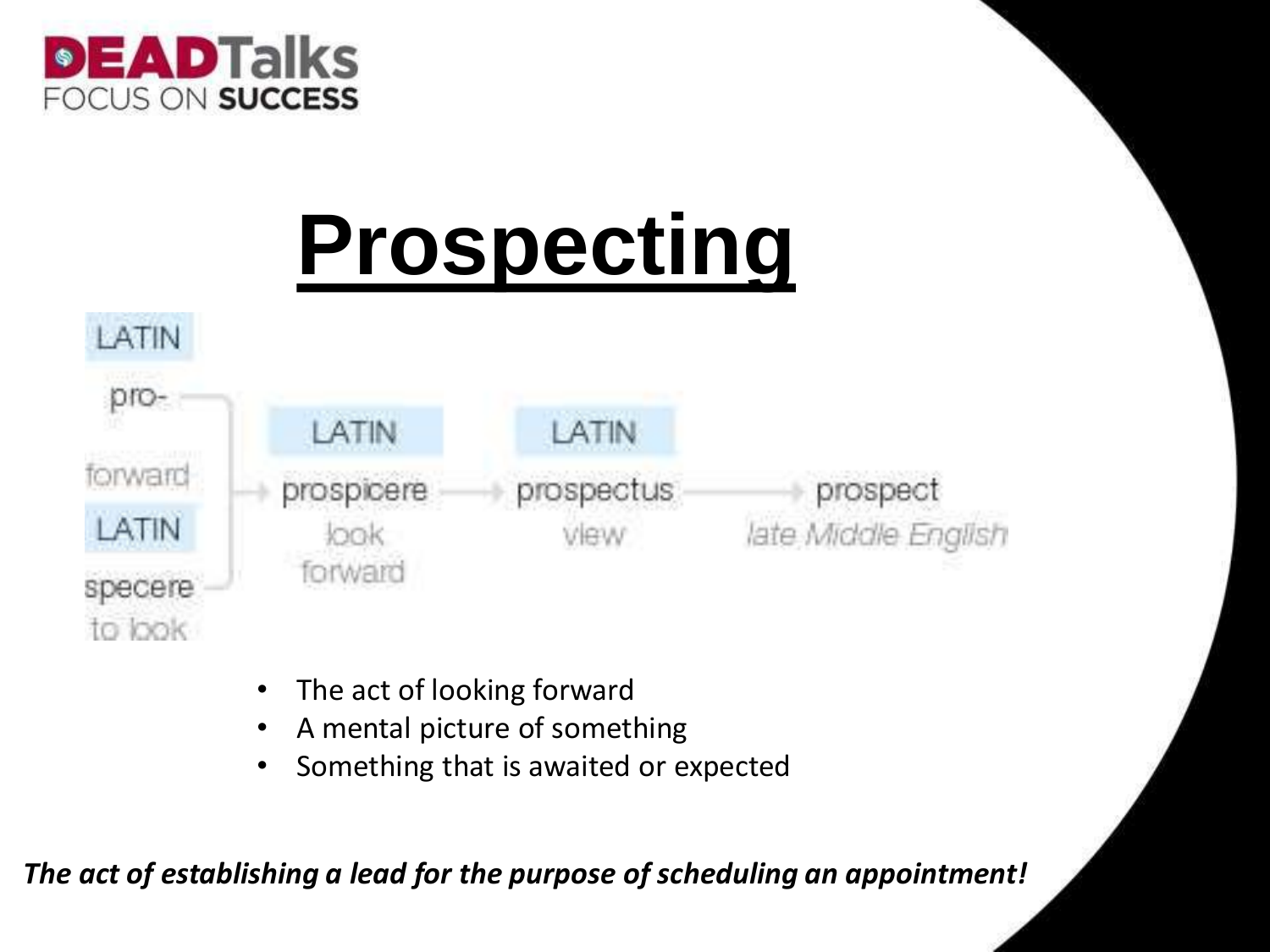

## **To Prospecting**

- Know your market
- Know *yourself*
- Have a passion to serve

You can gain a prospect *every* interaction you have during the day.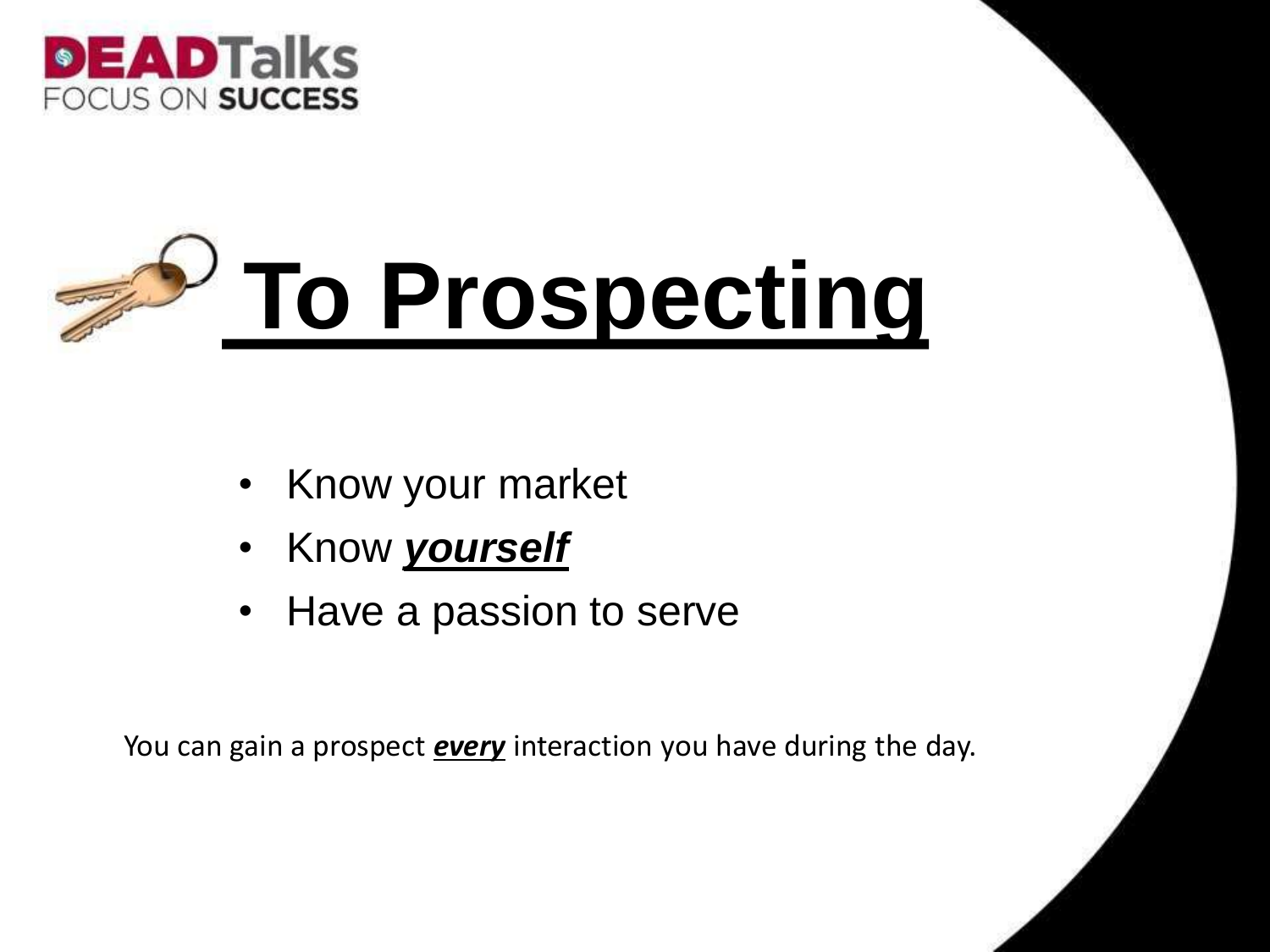

#### **EVERYONE IS A PROSPECT**

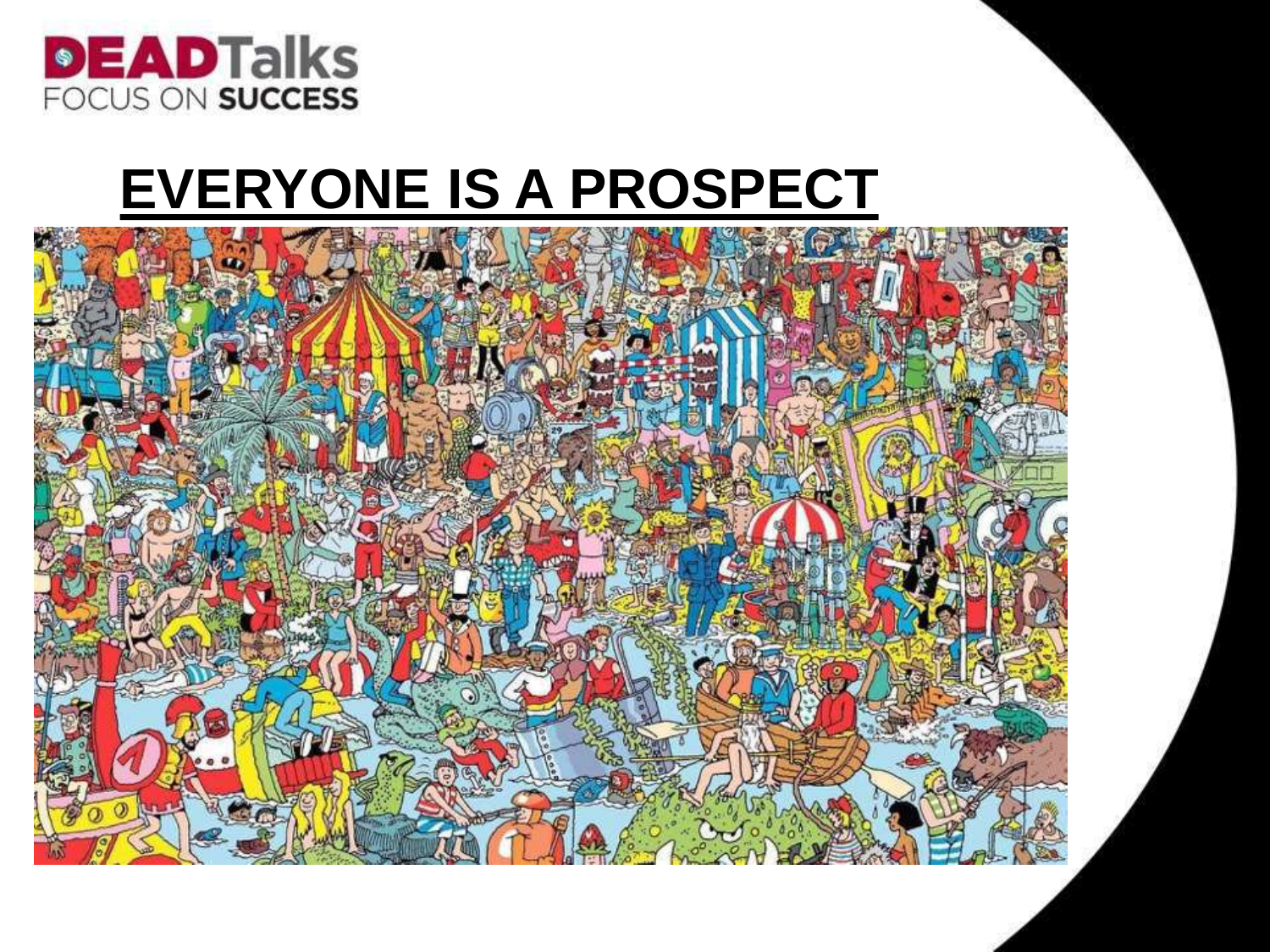

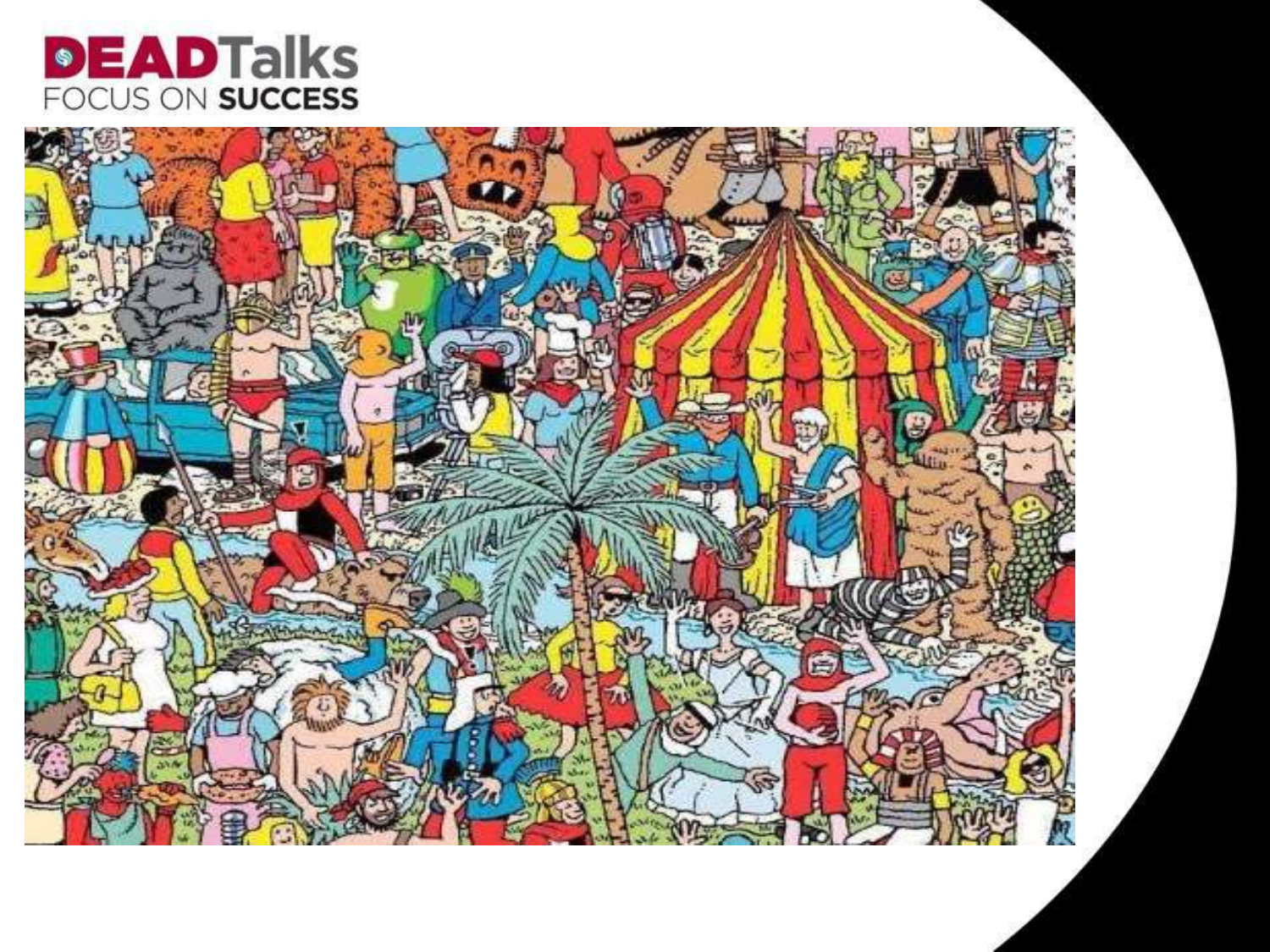

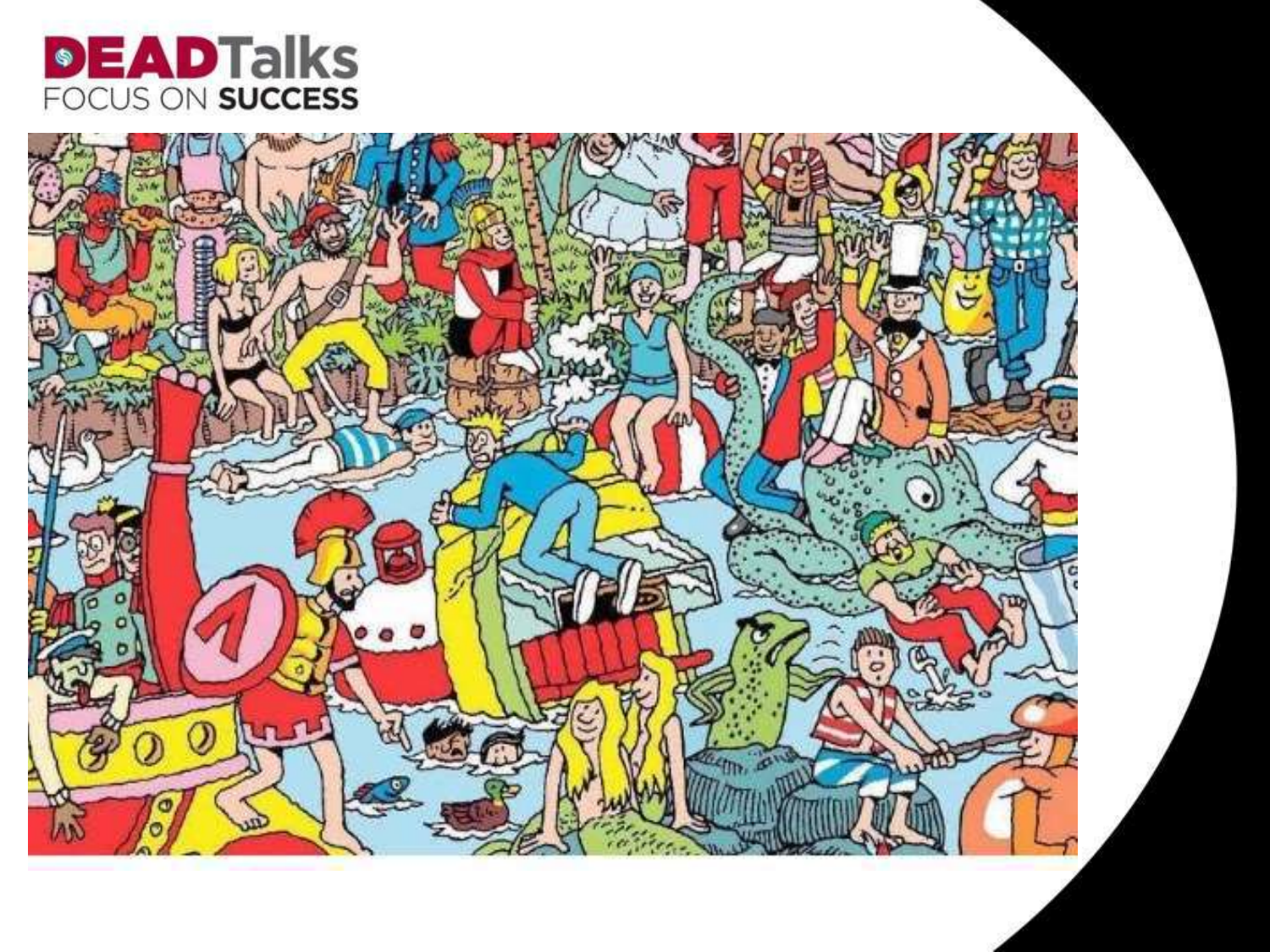

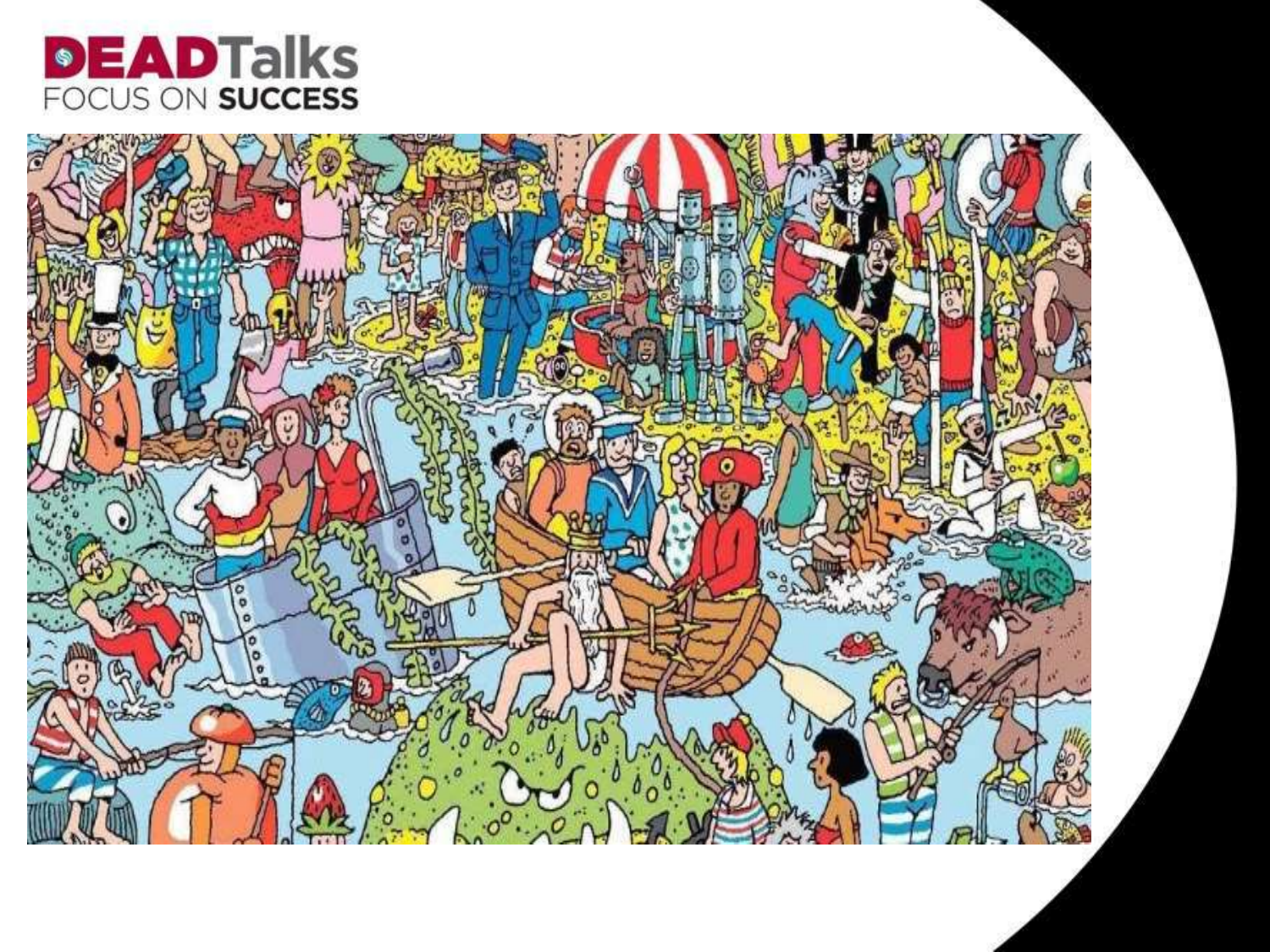

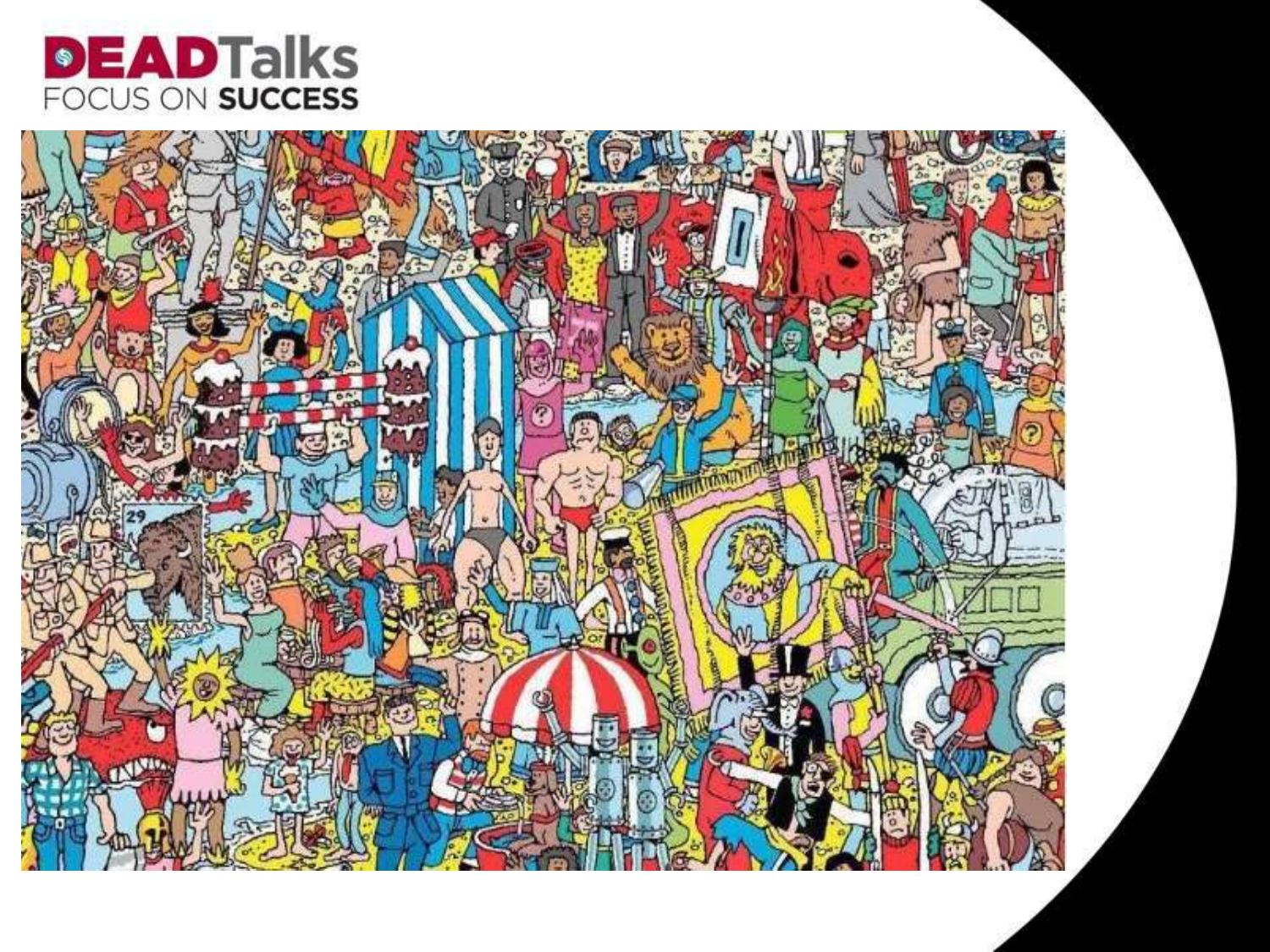#### **EADTalks**  $\bullet$



We learn more about the people in this photo when we look for more than just Waldo.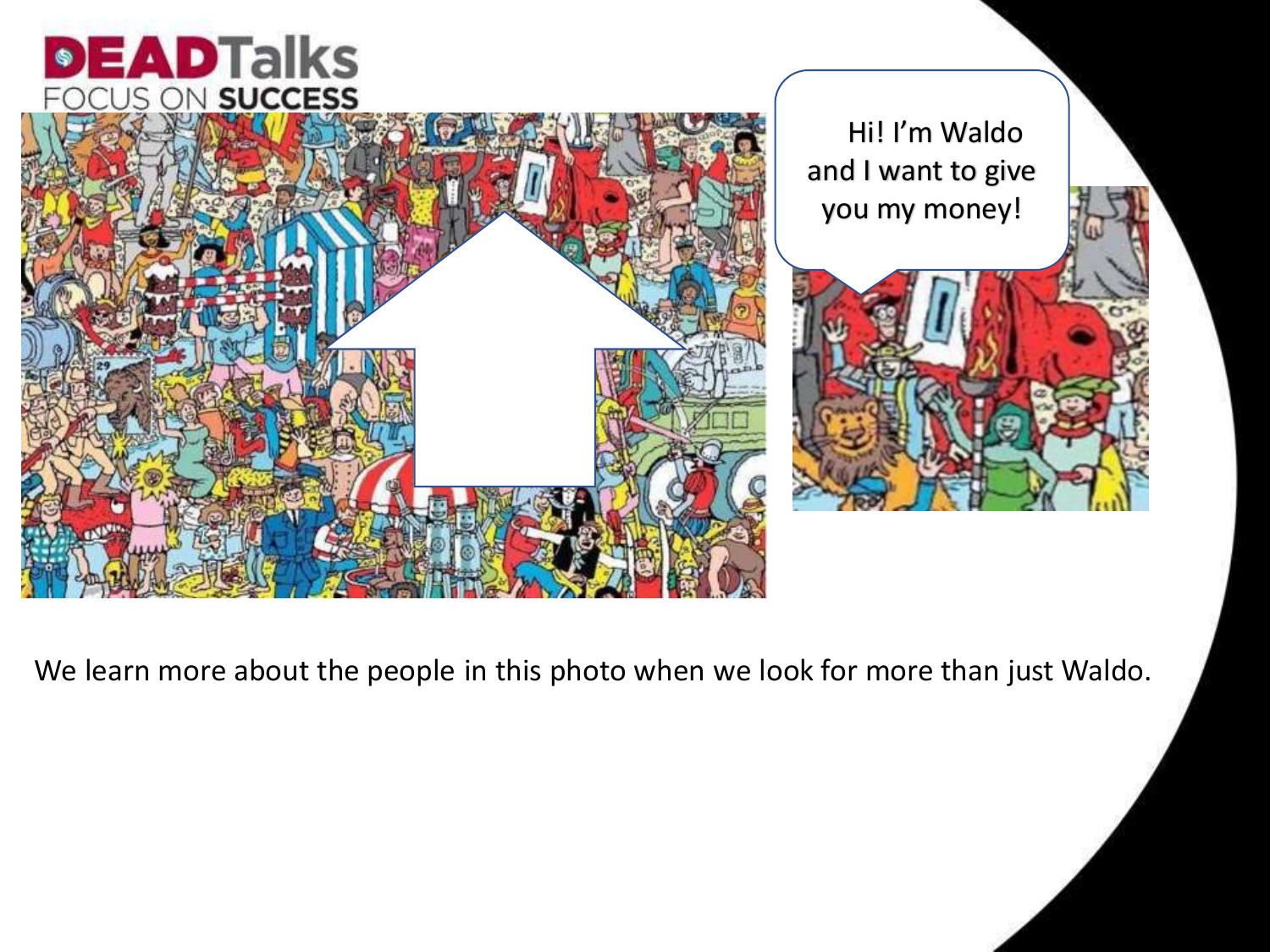

## **Know Your Market**

#### **Discovery**

Leverage - Centers of Influence Start Where You Can - Warm Leads Competition – Inform Yourself

You must believe there is a *NEED* to meet with you. If you don't, they won't.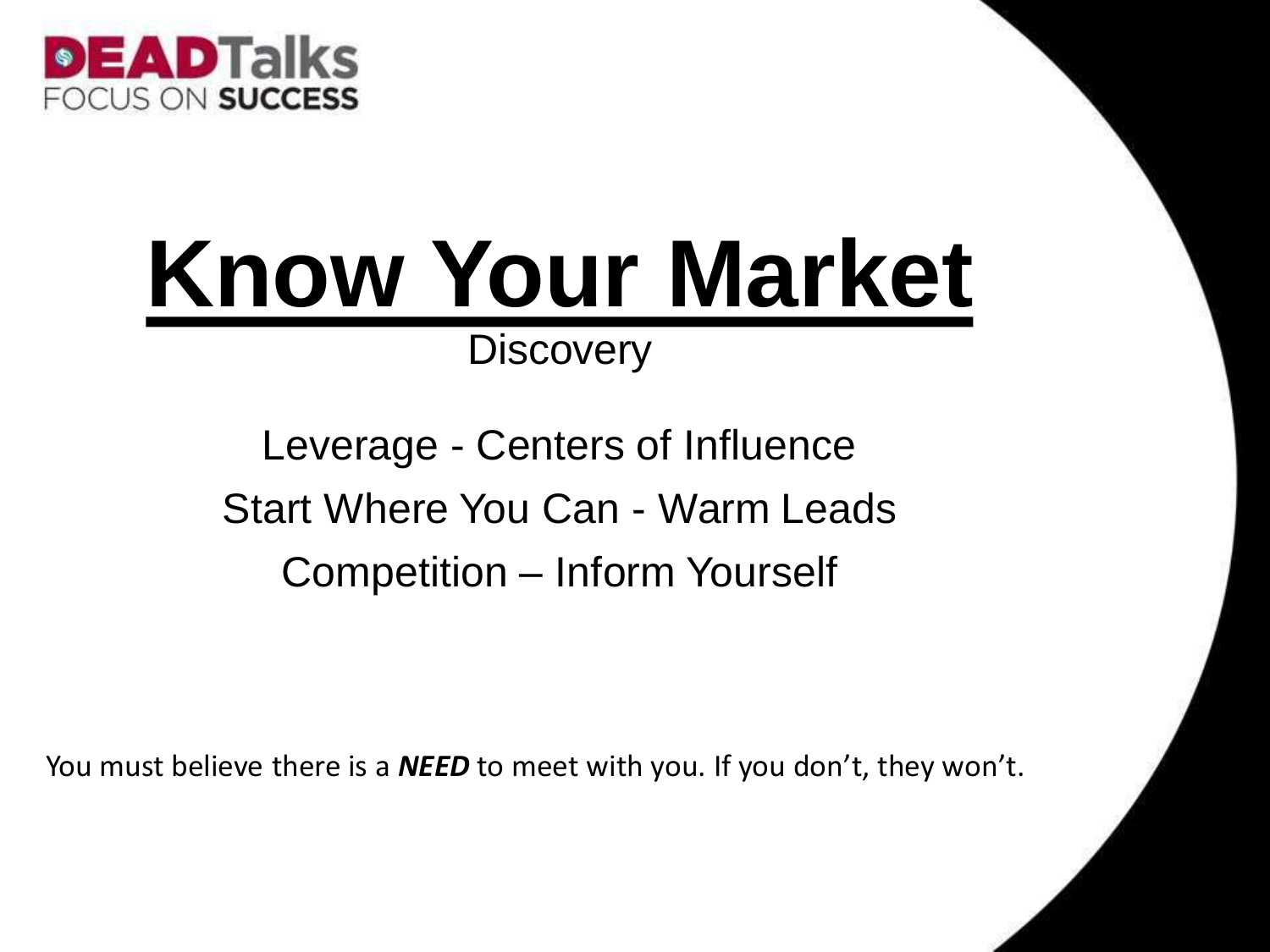





May 9, 1942 - November 9, 2019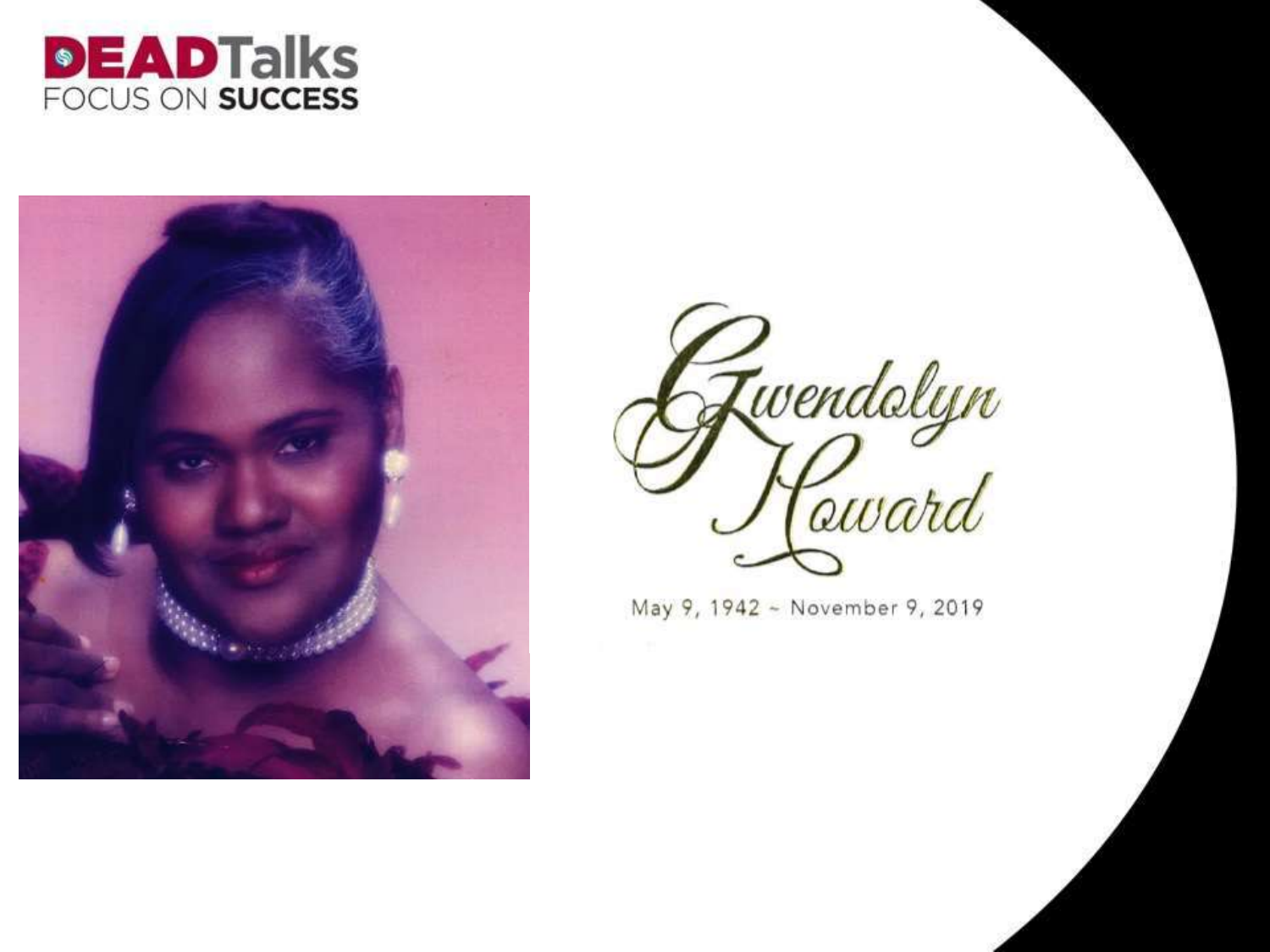

# Lights,<br>Camera...ACTION

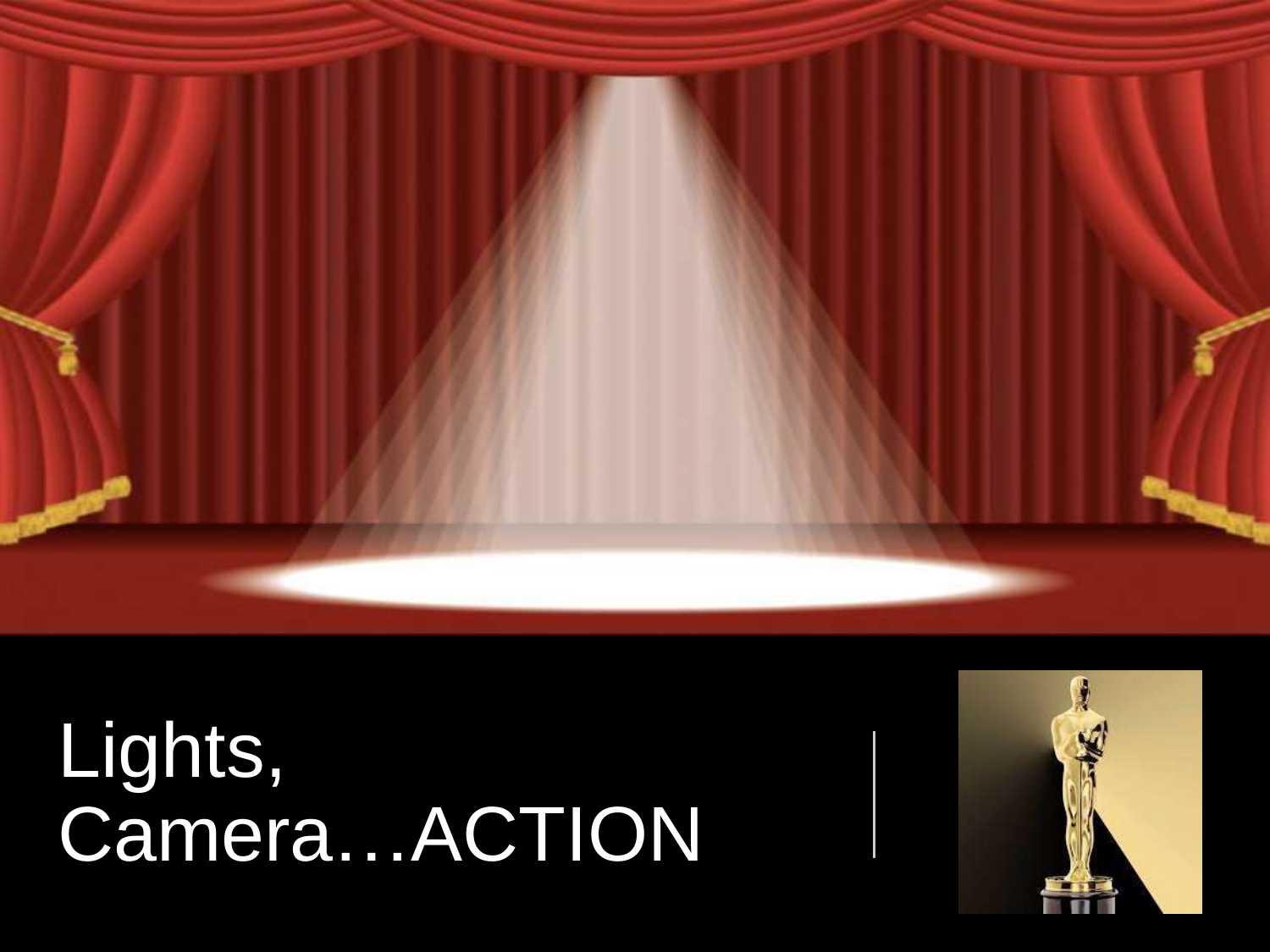



#### You're not selling what it is, you're selling what it does.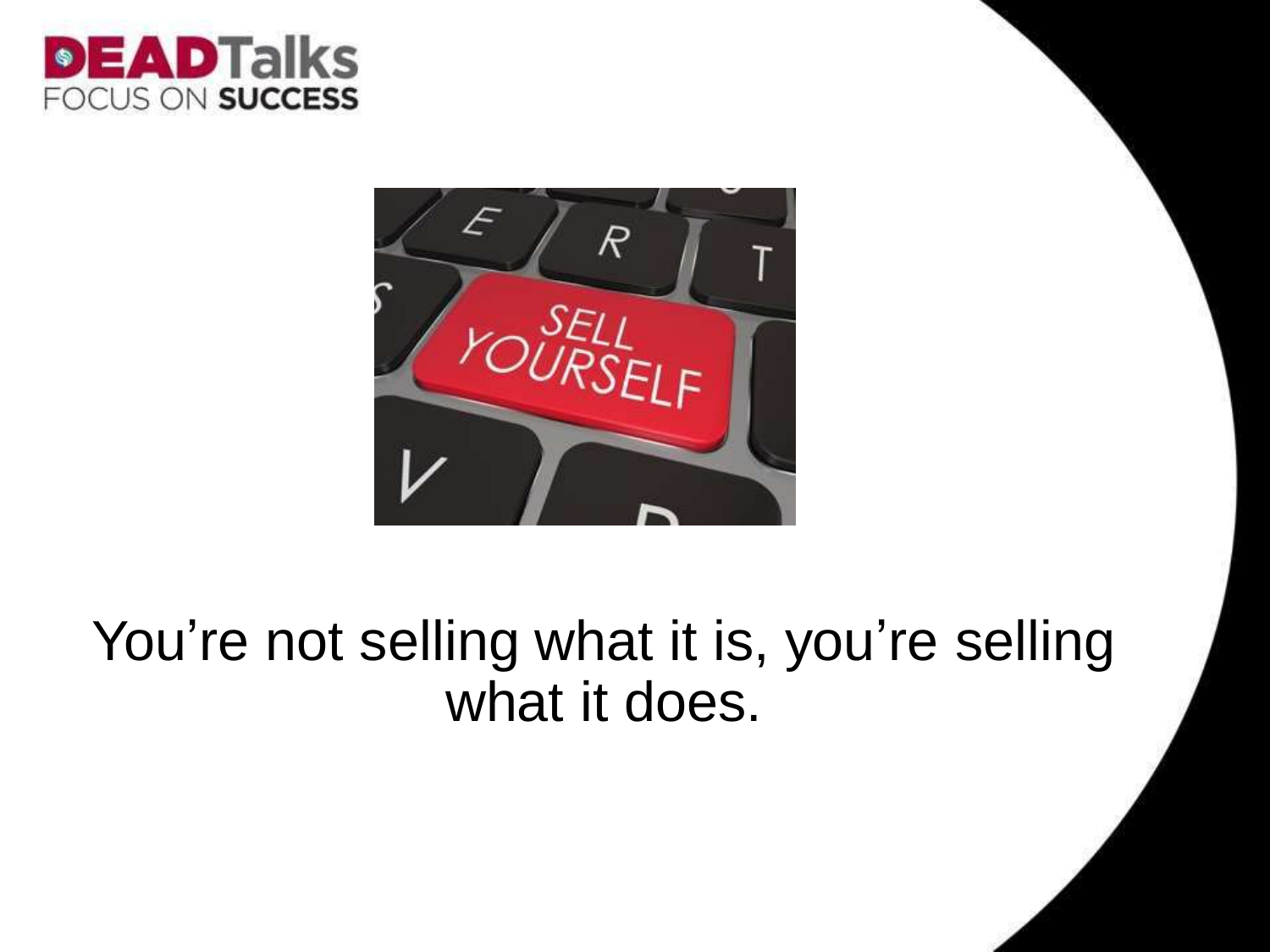

## **It's ALL Prospecting!**

- Memorial Orders
- Pre-Need > At-Need
- **Complaints**
- Flower Program
- Online Inquiry
- Flower Vase
- **Duplicate Deeds**
- Account Review
- Distraught Family Member
- **Directions**
- **Referrals**



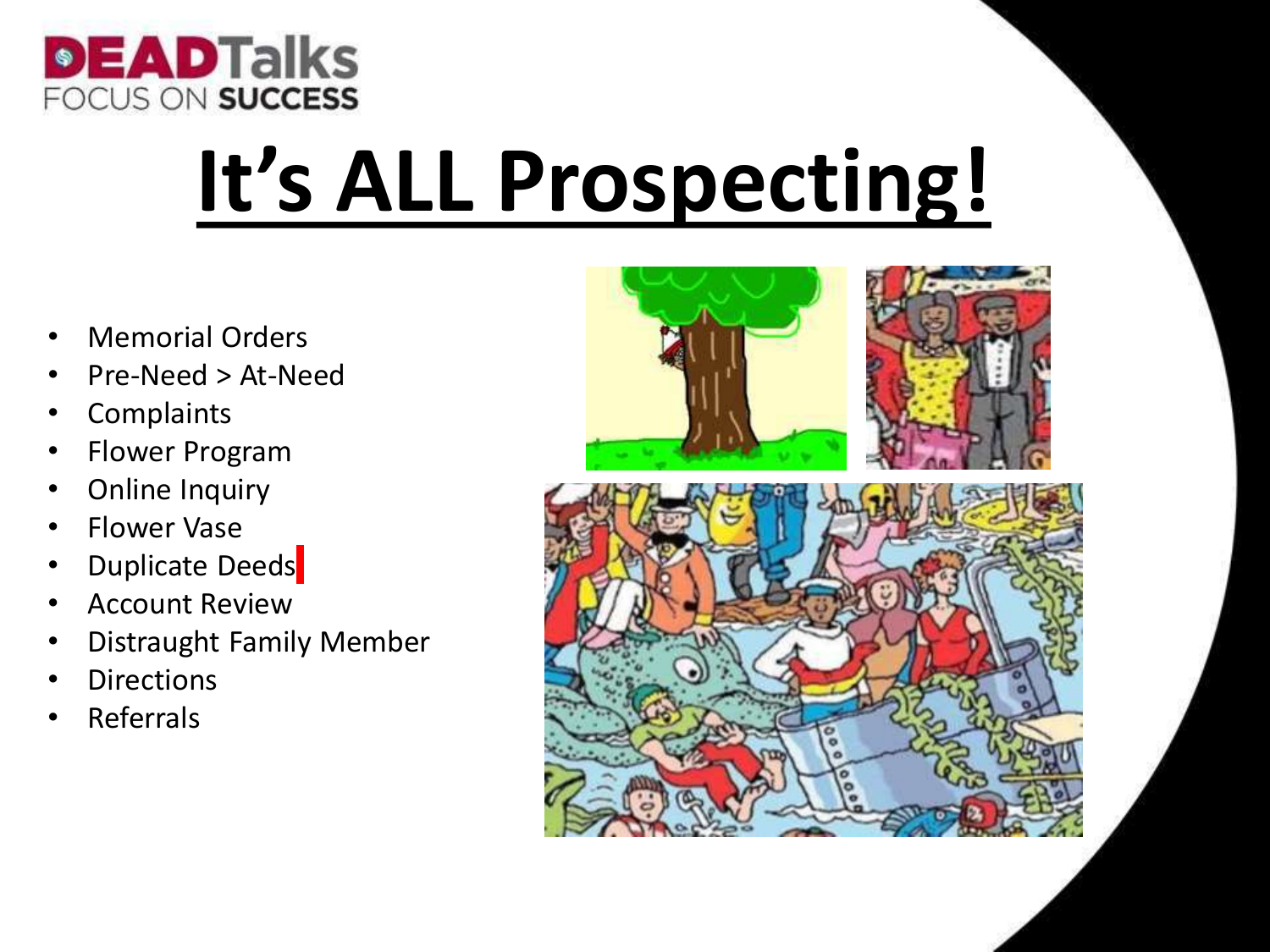

## **Serve As Promised** Action

*Regardless* of the nature of the transaction, see it through. Use the initial conversation to create rapport & trust to leverage new business.

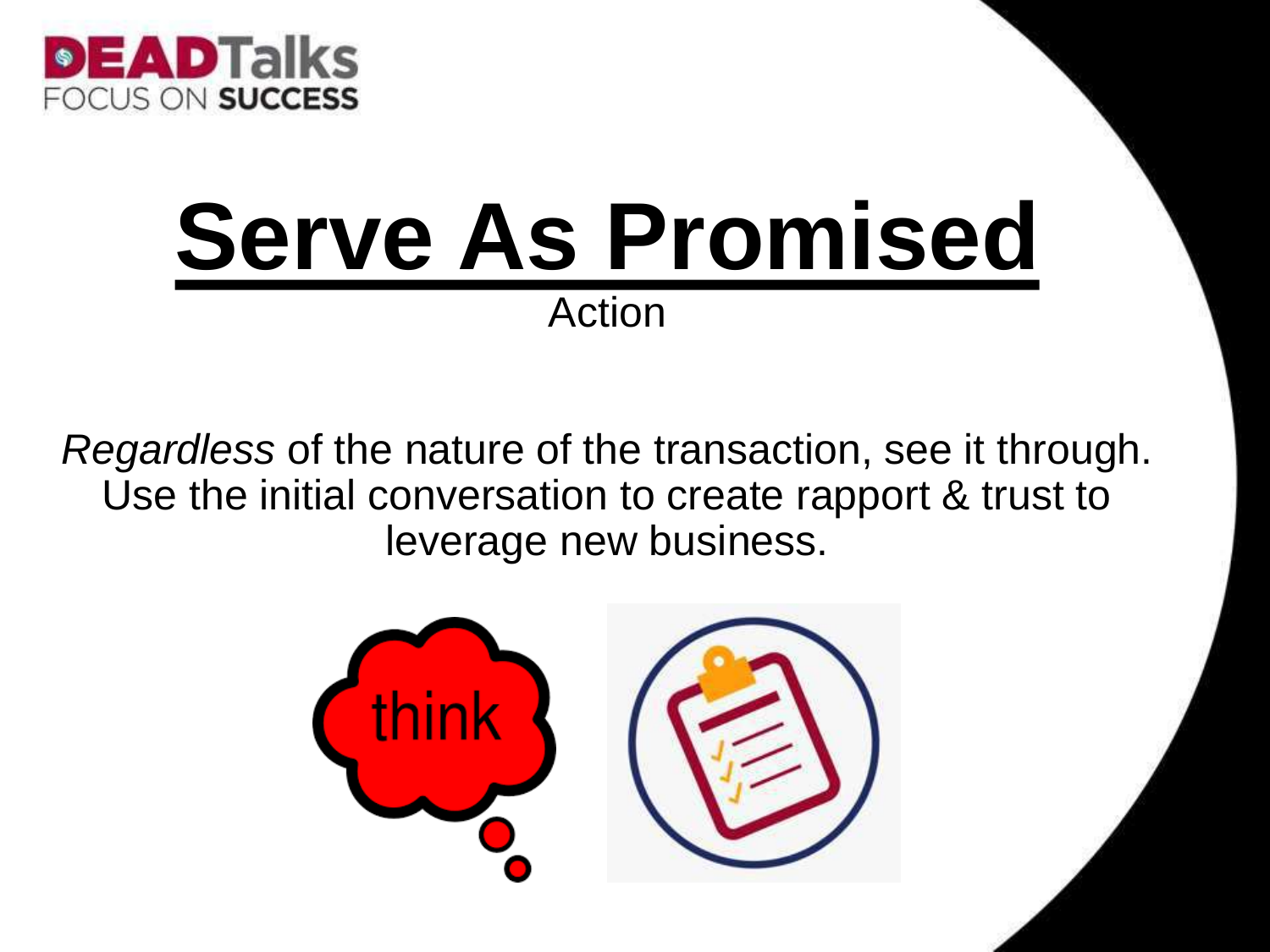

## **Need Based Actions**

Educate your client around the needs they have and what actions they will take when the time comes?

> *Is there a difference between educating a person and selling them a product?*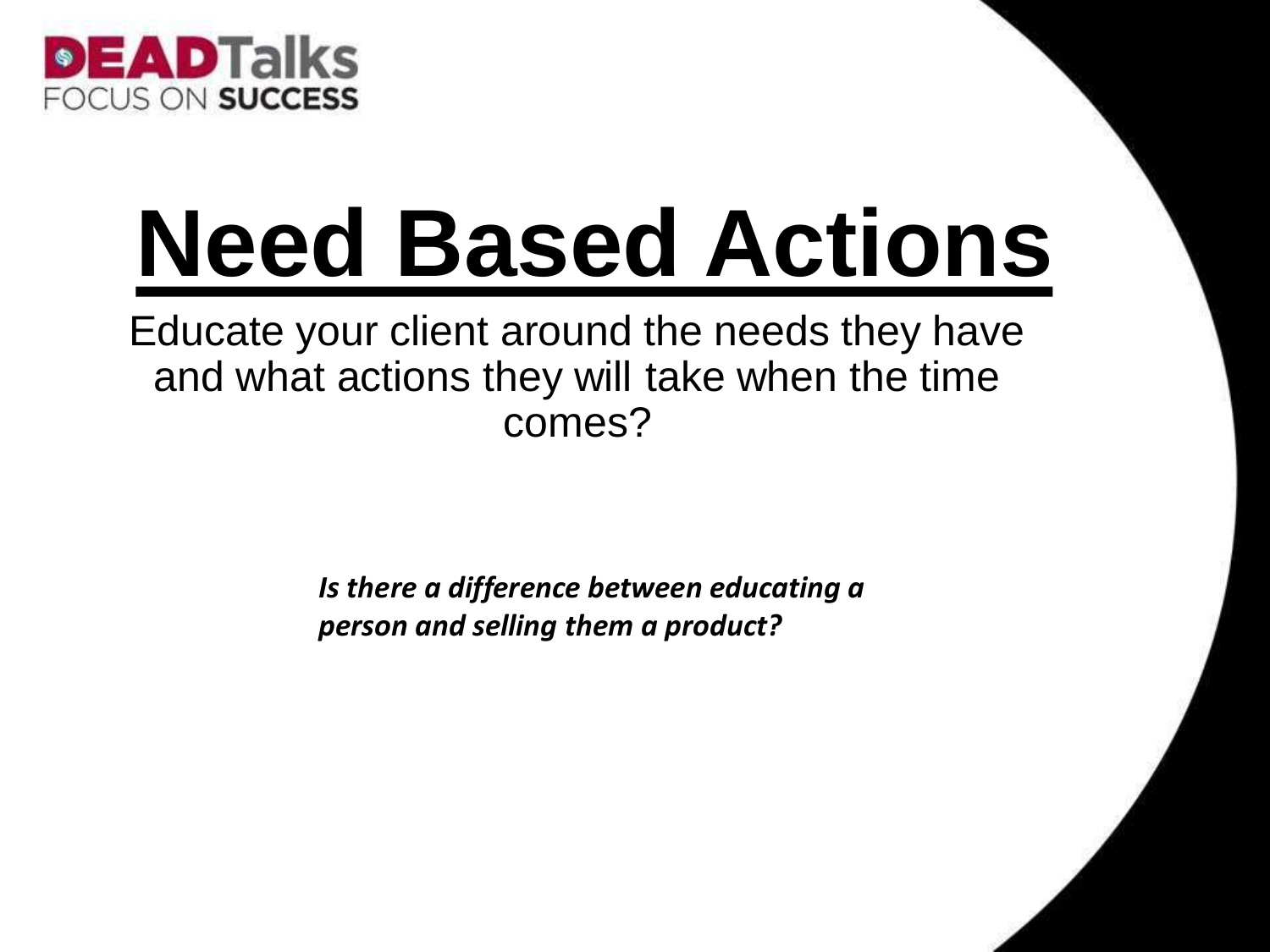

## **Growing Your Business**

Farming leads requires preparation, timing & consistency

#### **Preparation = Till the soil then plant your seeds Timing = Know when to act Consistency = Do it every time**

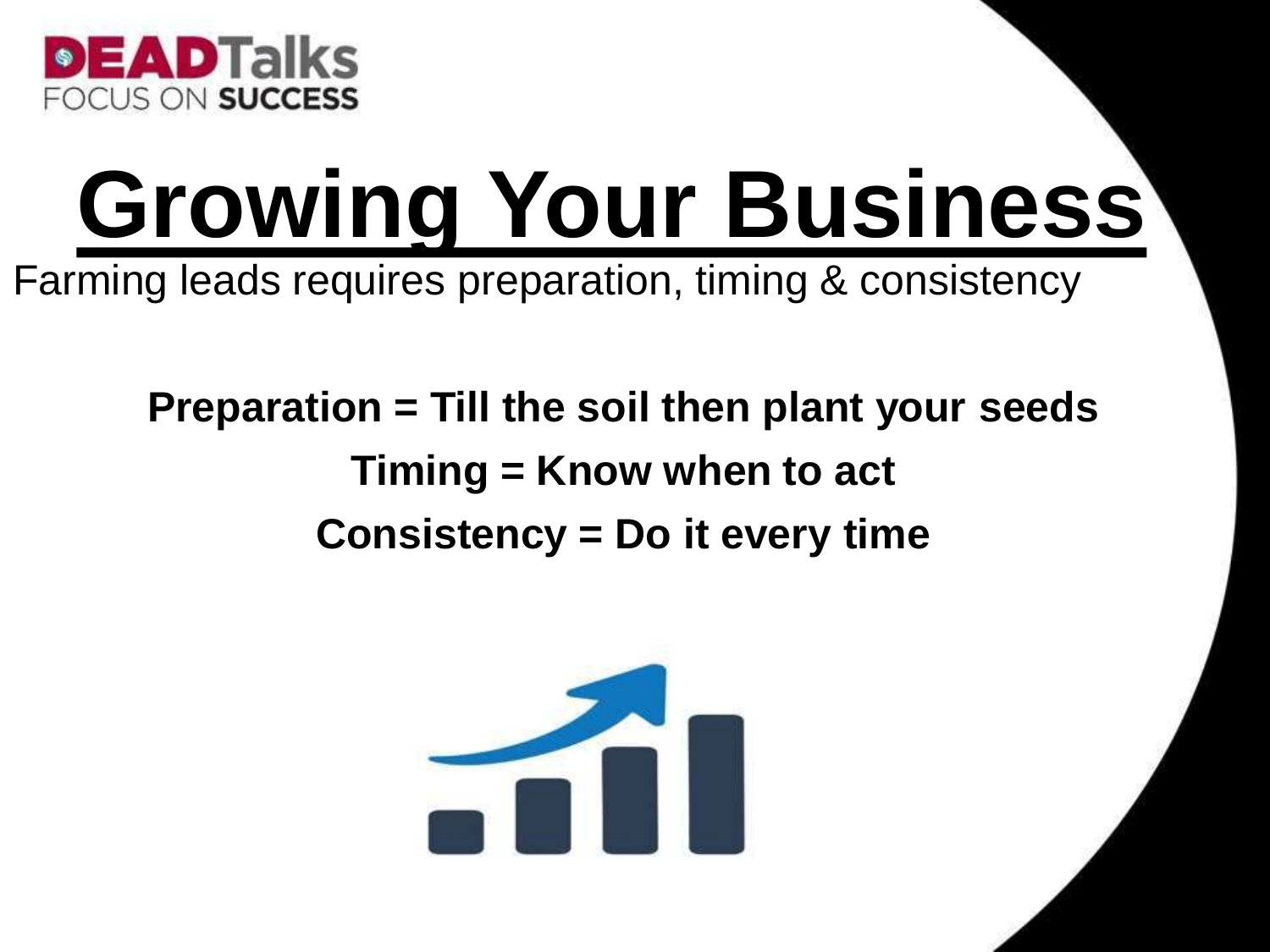

### **Preparation**

Pull the weeds Till the soil Plant the seeds



### **Timing is Key**

Be thankful for the rain Know when to water



Be consistent – Make time *daily*!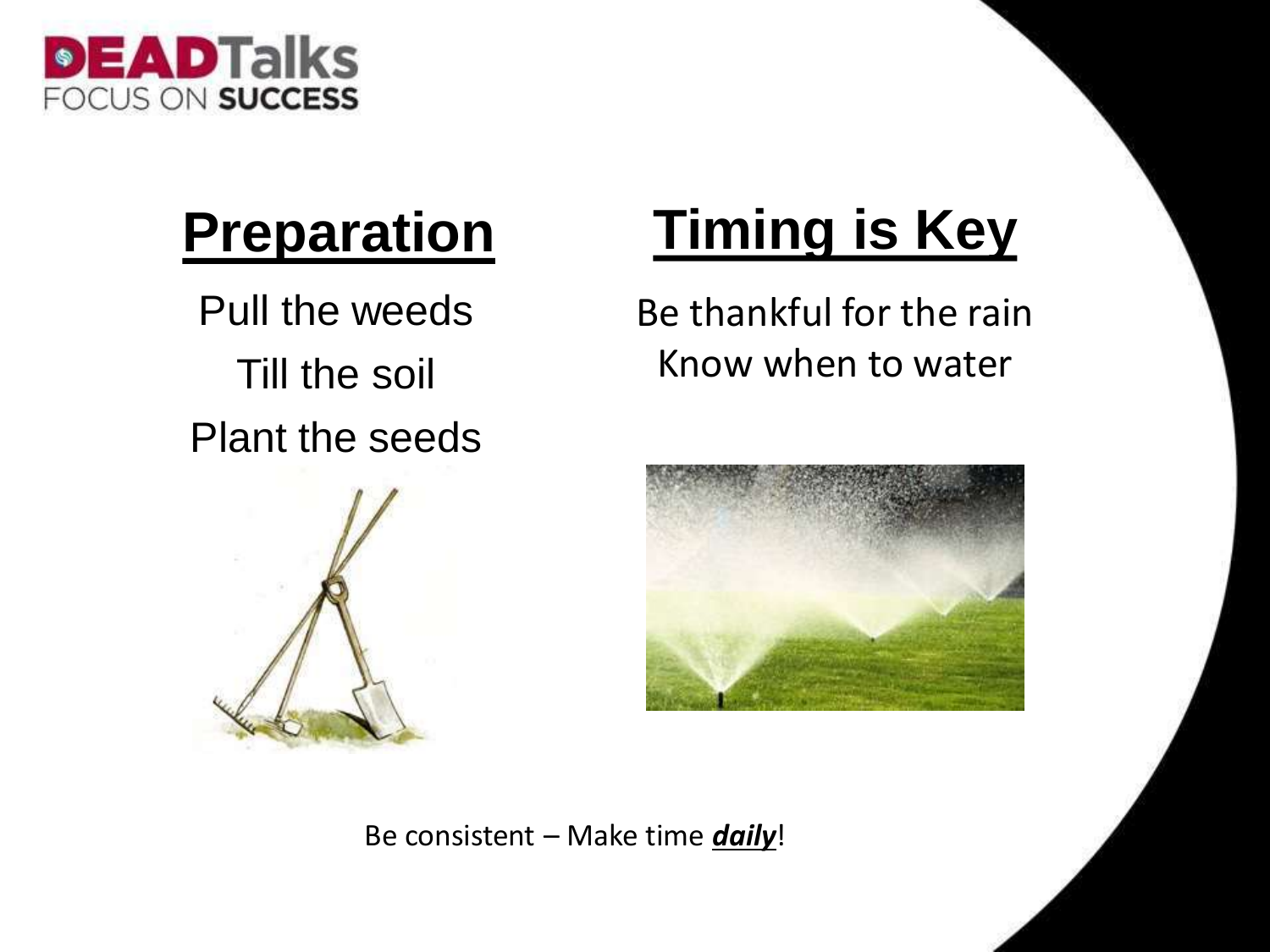

## **Organize Proactively**

- 1. Organize the next day the night before
- 2. Prioritize
- 3. Look for opportunities to create leads during your day



**Manage the day, don't let the day manage you!**